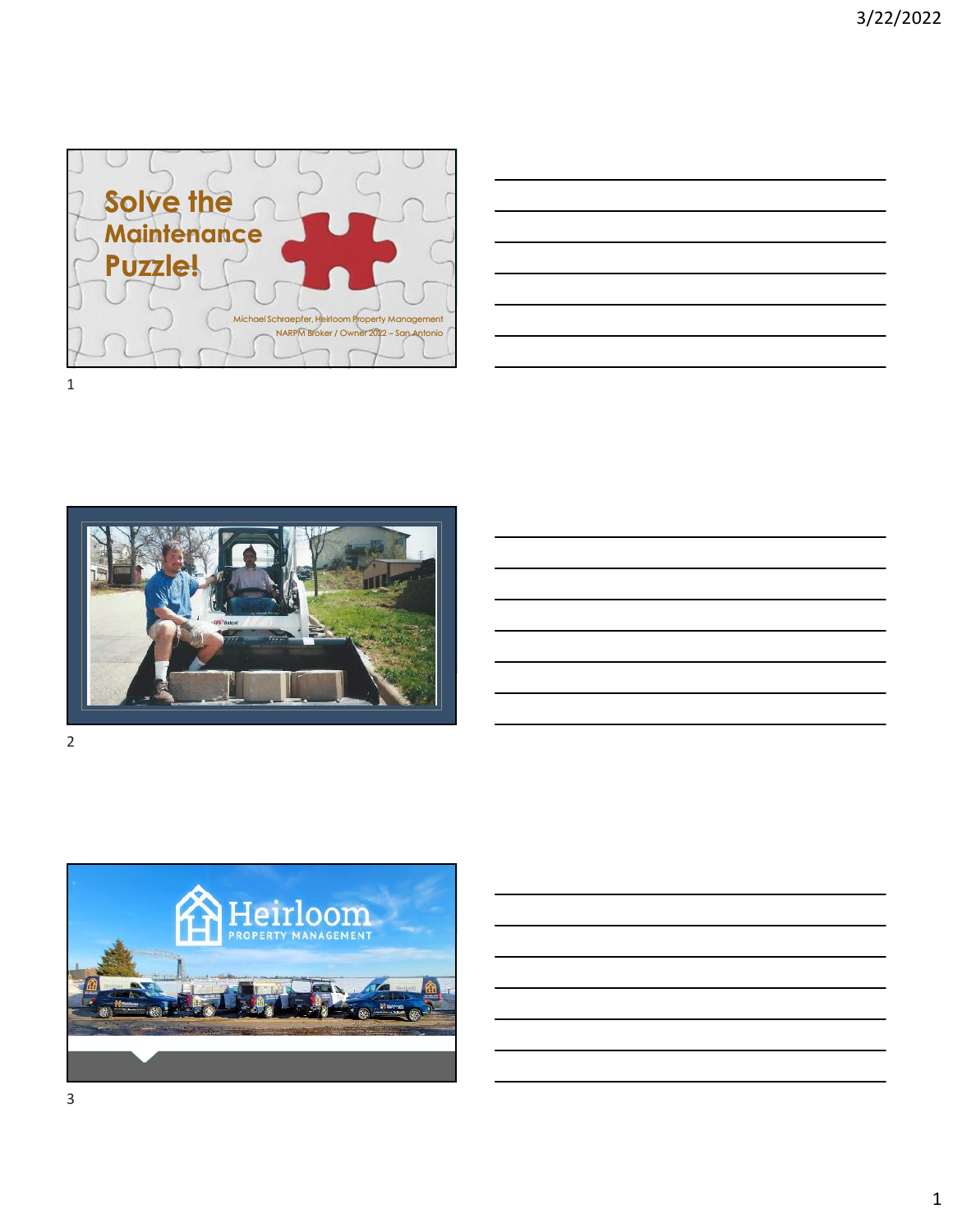









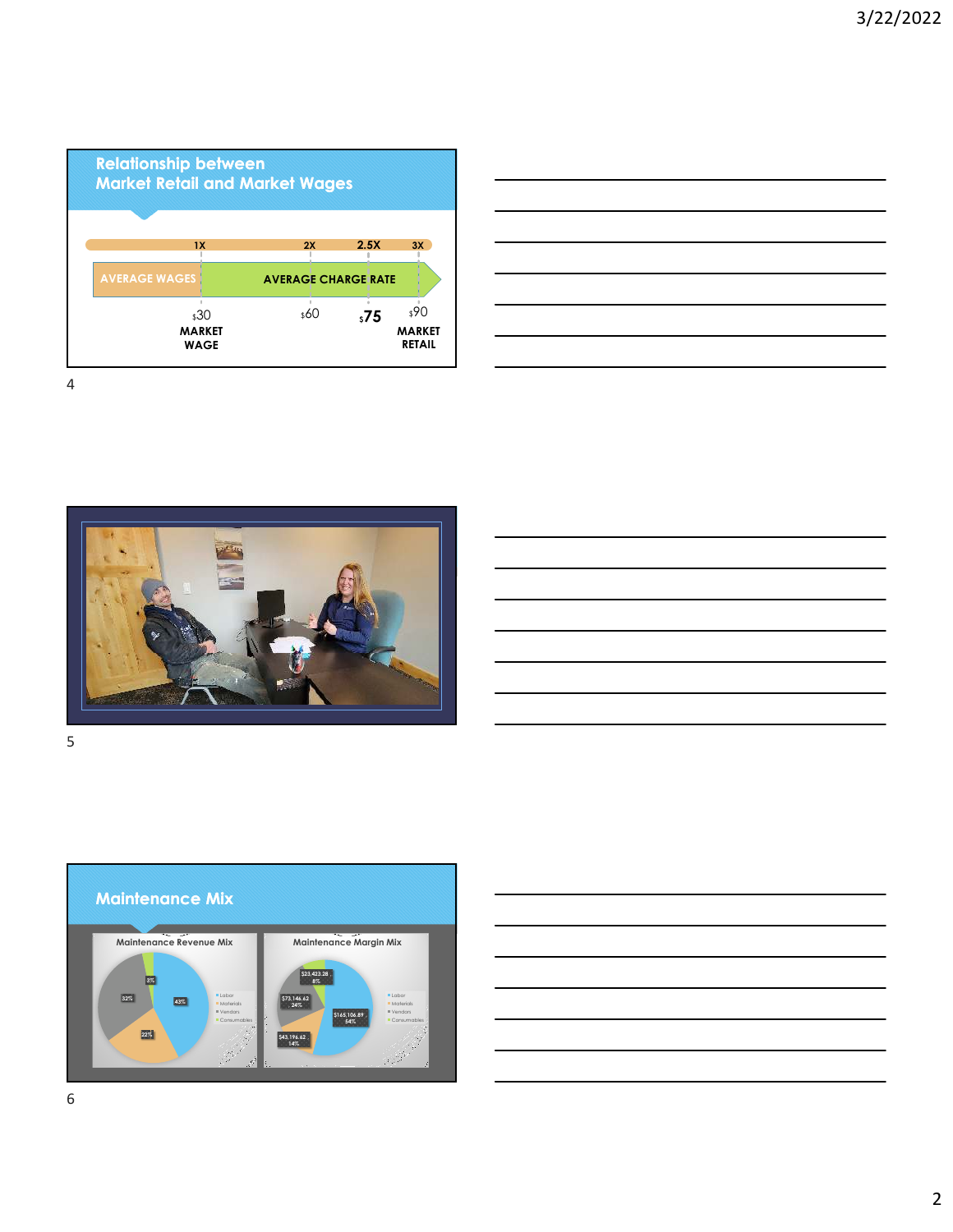|                            | <b>Maintenance Mix</b>        |                      |     |                    |  |
|----------------------------|-------------------------------|----------------------|-----|--------------------|--|
| <b>Work</b><br><b>Flow</b> | 40% LABOR                     | <b>20% MATERIALS</b> |     | <b>40% VENDORS</b> |  |
| Profit                     | 55% MARGIN                    |                      | 25% | 28% MARGIN         |  |
|                            | O Blended Gross Margin 40-45% |                      |     |                    |  |

### **Key relationships - Staffing**

**1 Tech @ 90% productivity & \$75/Hour = \$18,000/Mo Revenue** 

**= \$8,000/Mo Gross Margin**

**Old housing Stock: 1 Technician / 100 Doors**

**Newer Housing Stock: 1 Technician / 200 Doors**

**4 Technicians per Manager**

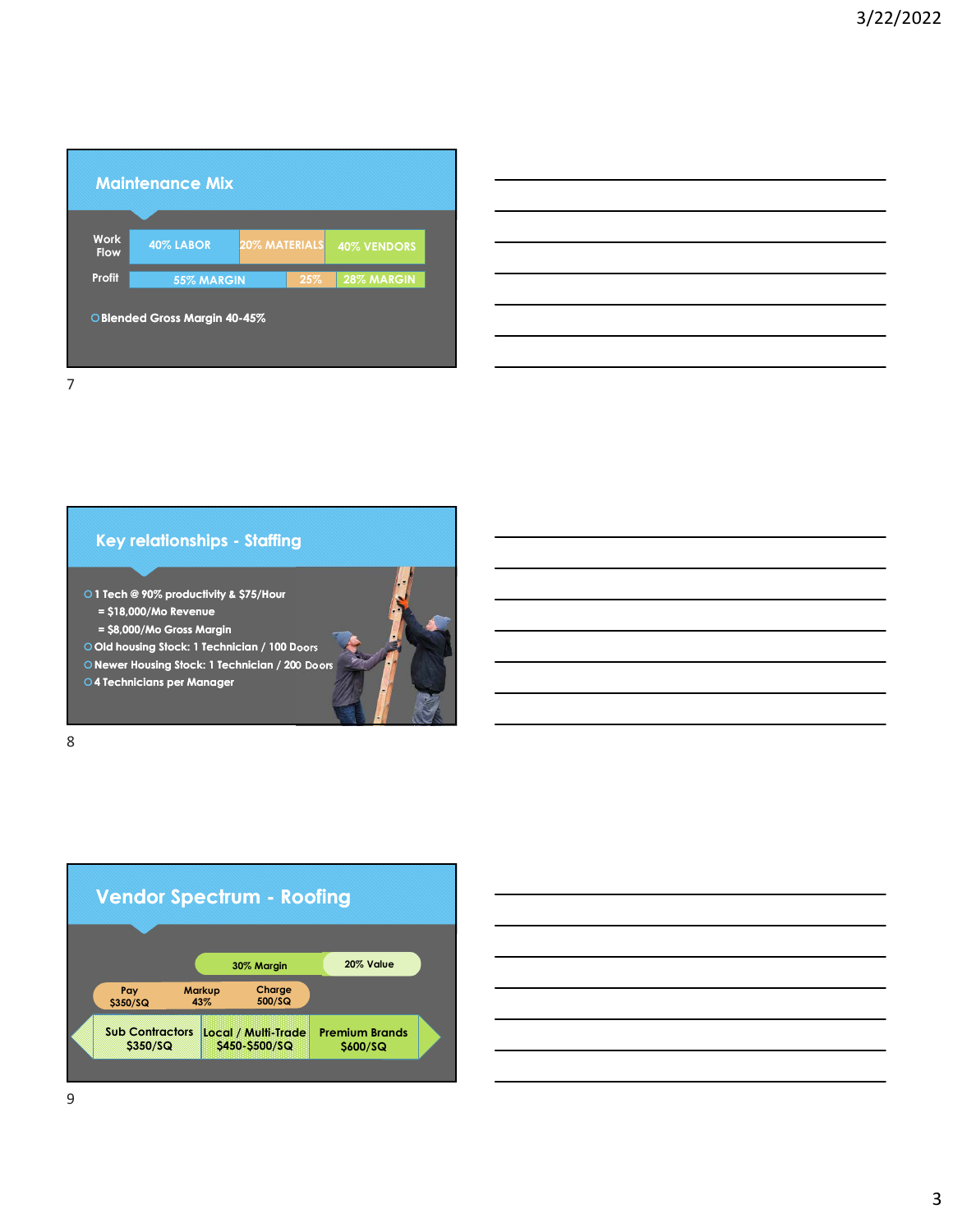

**Maintenance is like Auto Repair**



# **Ancillary Fees +Margin%**

**0\$6 or 3% Consumable Shop Fee \$8 / Bag of Garbage Fee**

**Minimum Trip 1 Hour Labor Fee \$5-\$15 Daily Equipment Rental** 

**-Fans, O-Zone Machines, Space Heaters**

**Inventory 200%-300% Markup on all small Items**



11

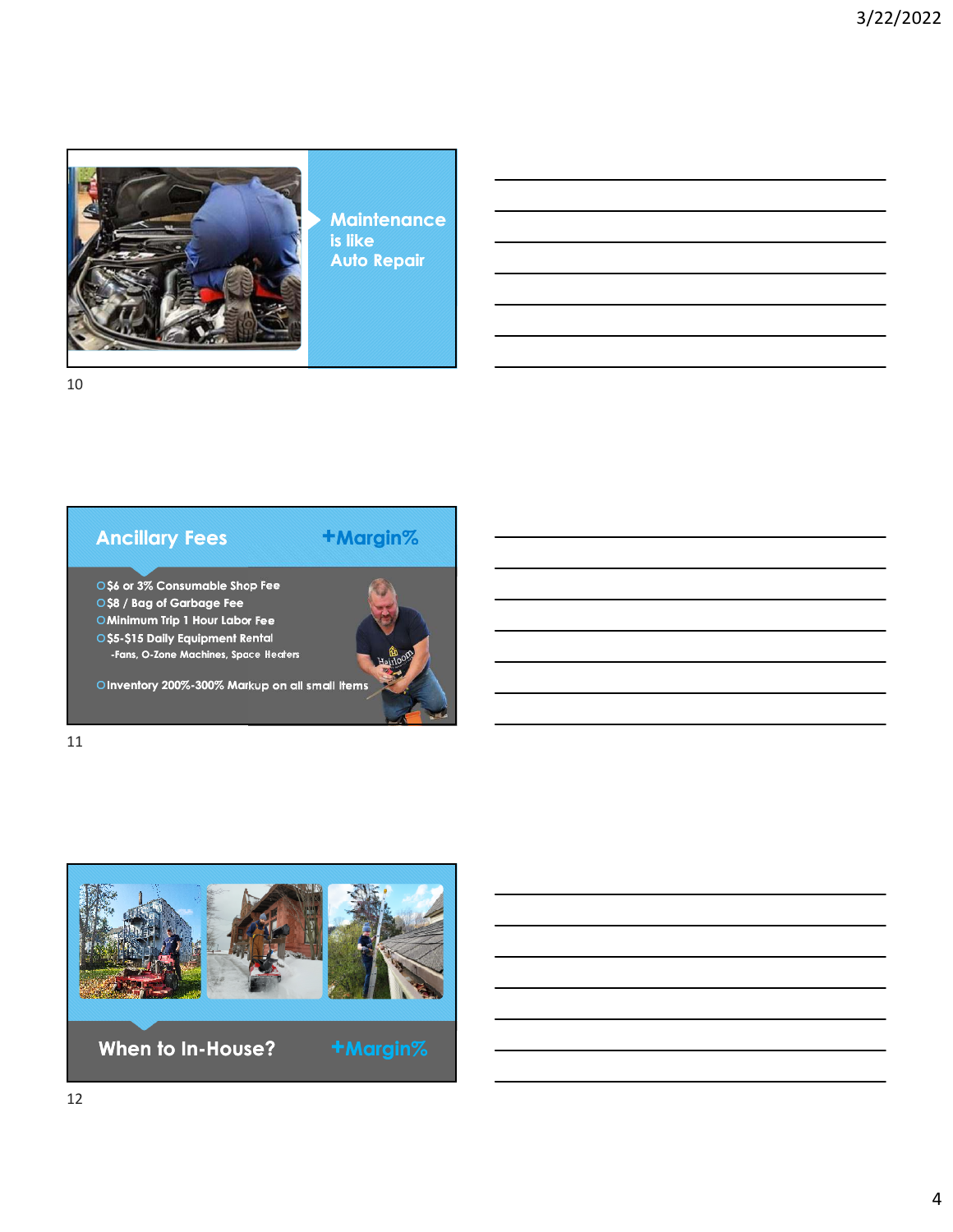### **In-House Services +Margin%**

- **Lawn Care Snow Care**
- **Filter / Battery Change Annual Bush & Tree Trim**
- **Fall Gutter Cleaning**
- **Fall Yard Cleanup**
- **Furnace Tune-Ups**
- **AC Tune Ups**

13

- **Common Area Cleaning**
- 





**Pest Control**

**Duct Cleaning**

14

#### **Components of an Estimate**

**Higher Charge Rate than Maintenance**

**Buffer or Contingency 5-10%** 

**Planned Dumpster / Disposal expense**

**T&M budget for all items un-estimateable**

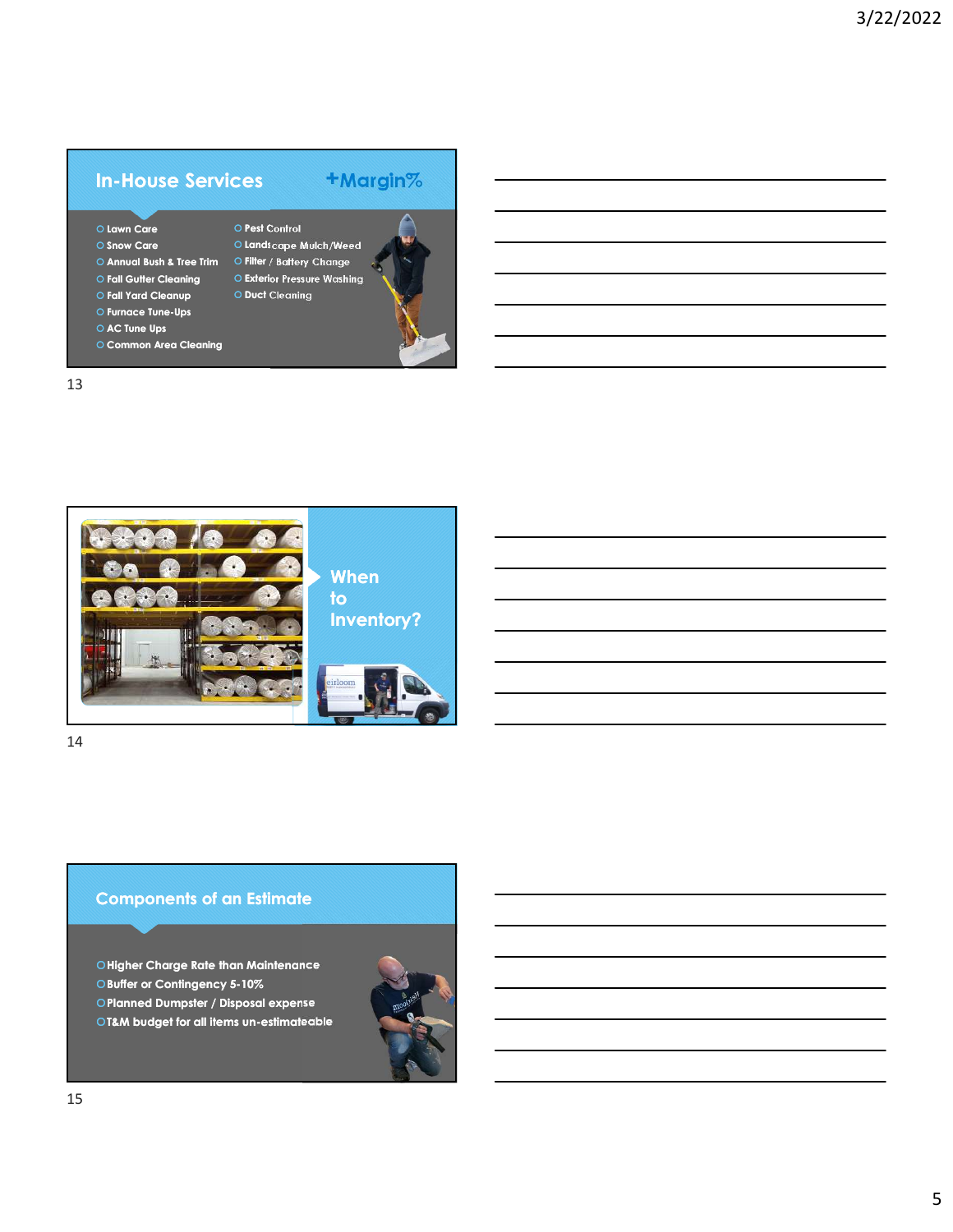## **Accounting Estimated Work**

| <b>Example Remodel Job:</b> |             |         |                   |        |
|-----------------------------|-------------|---------|-------------------|--------|
|                             | Expense     | Markup  | Estimate          | Margin |
| Labor (200 hrs)             | \$5,141.10  | \$55.00 | \$11,000.00       | 53.3%  |
| <b>Materials</b>            | \$10,400.00 |         | 30.0% \$13,520.00 | 23.1%  |
| Sub-Contractors             | \$14,000.00 |         | 43.0% \$20,020.00 | 30.1%  |
| Total:                      | \$29,541.10 |         | 50.8% \$44,540.00 | 33.7%  |

16

|                                     |              | <b>Without WIP Accounting</b> |             |              |          |          |              |             |            |             |
|-------------------------------------|--------------|-------------------------------|-------------|--------------|----------|----------|--------------|-------------|------------|-------------|
|                                     |              |                               |             |              |          |          |              |             |            |             |
| <b>Job Cash Flow:</b>               | Week 1       | Week 2                        | Week 3      | Week 4       | Week 5   | Week 6   | Week 7       | Week 8      | Week 9     | Week 10     |
| Income:                             | \$22,270     |                               |             |              | \$11,135 |          |              |             |            | \$11,135    |
| <b>Expenses:</b>                    |              |                               |             |              |          |          |              |             |            |             |
| Hours                               | $\mathbf{0}$ | 30                            | 30          | 30           | 25       | 15       | 50           | 50          | 10         | 10          |
| Labor                               | Ś<br>×.      | Ś<br>771                      | Ś<br>771    | \$.<br>771   | Ŝ<br>643 | Ś<br>386 | 1.285<br>S   | 1.285<br>Ŝ  | Ś<br>257   | 257<br>\$.  |
| <b>Materials</b>                    | \$<br>×.     | \$<br>4,000                   |             | \$1,500      |          |          | s<br>3,000   | \$<br>500   |            |             |
| Subs                                | Ś<br>÷.      | 7,000<br>Ś.                   | Ś.<br>3,500 |              |          |          |              | 3,500<br>Ś. |            | Š.<br>3,000 |
| Total:                              | ś<br>×       | \$11,771                      | Ś<br>4,271  | \$.<br>2.271 | Ś<br>643 | Ś<br>386 | \$.<br>4.285 | 5.285<br>s  | Ś<br>257   | Ś.<br>3.257 |
| <b>Traditional Book</b><br>Keeping: |              |                               |             |              |          |          |              |             |            |             |
| Income                              | \$22,270     | \$22,270                      | \$22,270    | \$22,270     | \$33,405 | \$33,405 | \$33,405     | \$33,405    | \$33,405   | \$44,540    |
| <b>Expenses</b>                     | Ś            | \$11,771                      | \$16,042    | \$18,313     | \$18,956 | \$19,342 | \$23,627     | \$28,912    | \$29,169   | \$32,426    |
| Profit S                            | \$22,270     | \$10,499                      | Ś.<br>6,228 | Ś<br>3,957   | \$14,449 | \$14,063 | s<br>9,778   | s<br>4,493  | Ś<br>4,236 | \$12,114    |
| Profit %                            | 100.0%       | 47.1%                         | 28.0%       | 17.8%        | 43.3%    | 42.1%    | 29.3%        | 13.4%       | 12.7%      | 27.2%       |

17

| <b>WIP Adjustment</b>        |      |      |               |     |               |        |        |        |     |                |
|------------------------------|------|------|---------------|-----|---------------|--------|--------|--------|-----|----------------|
|                              |      |      |               |     |               |        |        |        |     |                |
| <b>WIP Adjustment Week 1</b> |      |      | Week 2 Week 3 |     | Week 4 Week 5 | Week 6 | Week 7 | Week 8 |     | Week 9 Week 10 |
| Labor to<br>Complete         | 100% | 90%  | 80%           | 70% | 60%           | 50%    | 30%    | 20%    | 10% | 0%             |
| Materials to<br>Complete     | 100% | 60%  | 60%           | 40% | 40%           | 40%    | 10%    | 0%     | 0%  | 0%             |
| Sub / Vendor<br>to Complete  | 100% | 100% | 100%          | 50% | 50%           | 50%    | 50%    | 25%    | 0%  | 0%             |